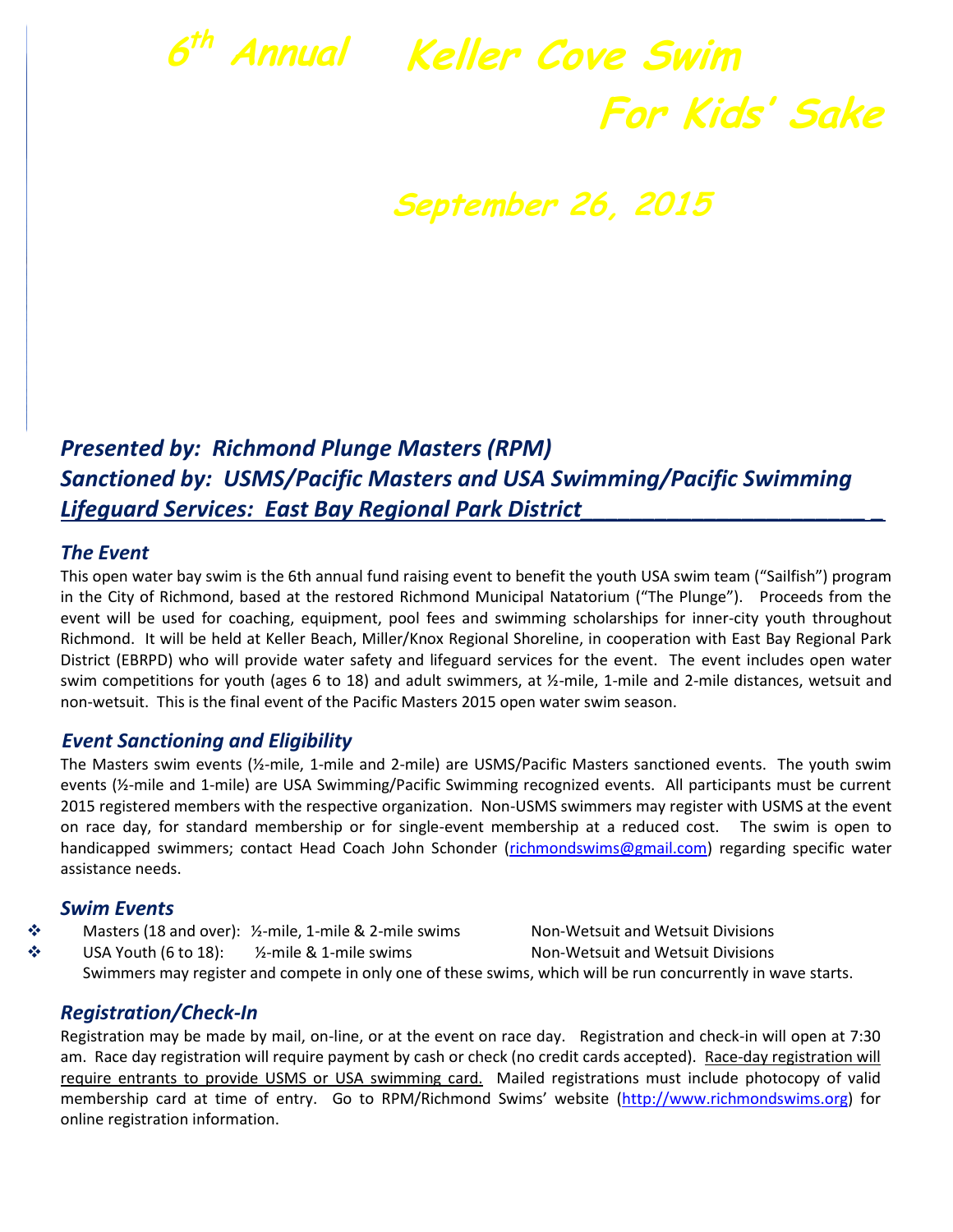#### *Schedule of Activities*

- $\div$  Pre-race Instructions: 9:00 am 9:15 a.m.
- $\div$   $\frac{1}{2}$ , 1 & 2-mile Swims: 9:30 am 11:30 a.m.
- $\div$  Refreshments and Awards: 11:30 am 1:00 p.m.

#### *Swim Course*

All swims will begin and end on Keller Beach and will follow a counter-clockwise course marked by brightly-colored buoys. The ½, 1 and 2-mile swims will be run concurrently, beginning with the 2-mile swim wave, followed a few minutes later by the 1-mile and then by the 1/2-mile swim participants. The 2-mile swim will consist of two loops of the 1-mile course. For swimmer safety, time limits will be 1 hr for the 1-mile swim and 2 hrs for the 2-mile swim.

7:30 am - 9:00 a.m.

#### *Water Temperature and Wetsuits*

Water temperature for the swim is expected to be in the range of 60-64 degrees. Swimmers are encouraged to wear

wetsuits unless they are accustomed to swimming without wetsuits at the expected water temperature and for the distances offered in this event. Water temperatures near Keller Cove can be checked at: [http://www.nodc.noaa.gov/dsdt/cwtg/cpac.html.](http://www.nodc.noaa.gov/dsdt/cwtg/cpac.html)

#### *Awards*

 Masters Non-Wetsuit Division: ½, 1 and 2-mile swims; top 3 places in each 5-yr age groups; Men & Women

 $\clubsuit$  Masters Wetsuit Division:  $\mathcal{V}_1$  and 2-mile swims; top 3 places 18-39, and 40+; Men & Women (Note: All swims are eligible for Pacific Masters Open Water Points Competition)

- USA Youth Non-Wetsuit Division: ½ and 1-mile swims; top 3 places by 2-yr age groups; Boys & Girls
- 
- USA Youth Wetsuit Division: ½ and 1-mile swims; top 3 places; Boys & Girls

| Category                                                                                          | On-line or | <b>Entry Fee</b> |                | Event T-shirt | Total with T-shirt |         |
|---------------------------------------------------------------------------------------------------|------------|------------------|----------------|---------------|--------------------|---------|
|                                                                                                   | Postmarked | USA Youth        | <b>Masters</b> | (extra)       | USA Youth          | Masters |
|                                                                                                   | by         |                  |                |               |                    |         |
| Early                                                                                             | 09/08/15   | \$25             | <b>S45</b>     | \$10          | \$35               | \$55    |
| Regular                                                                                           | 09/13/15   | \$30             | \$50           | \$10          | \$40               | \$60    |
| Last Minute                                                                                       | 09/18/15   | \$35             | \$55           | \$10          | \$45               | \$65    |
| Race Day                                                                                          |            | \$45             | \$65           | \$15          | \$55               | \$75    |
| Additional one event (OEVT) registration for non-USMS entrants (details at www.richmondswims.org) |            |                  |                |               |                    |         |
| Masters OEVT Race Day Special (includes entry fee, OEVT fee, and t-shirt; \$100 value)            |            |                  |                |               |                    |         |

#### *Entry Fees*

 $\triangleright$  Entry fee is for one event:  $1/2$ -mile, 1-mile or 2-mile, which will be run concurrently in wave starts.

 $\triangleright$  All entries are non-refundable.

#### *Water Safety & Lifeguard Services*

 Water safety and support will be provided under the direction of the East Bay Regional Park District (EBRPD) Aquatics Supervisor and lifeguards, including an estimated 18 lifeguards, rescue boards, and two motorized boats. All EBRPD guidelines and criteria for open water swim events will be adhered to. The swim area (Keller Cove) is not subject to strong bay currents or significant boat traffic, as it lies off the main tidal channels in a relatively protected cove. Any boats in the area will be precluded from entering the swim area. All participants will be required to wear a brightlycolored swim cap (to be provided), and will receive body-marking for swimmer identification. The use of swim fins, pull

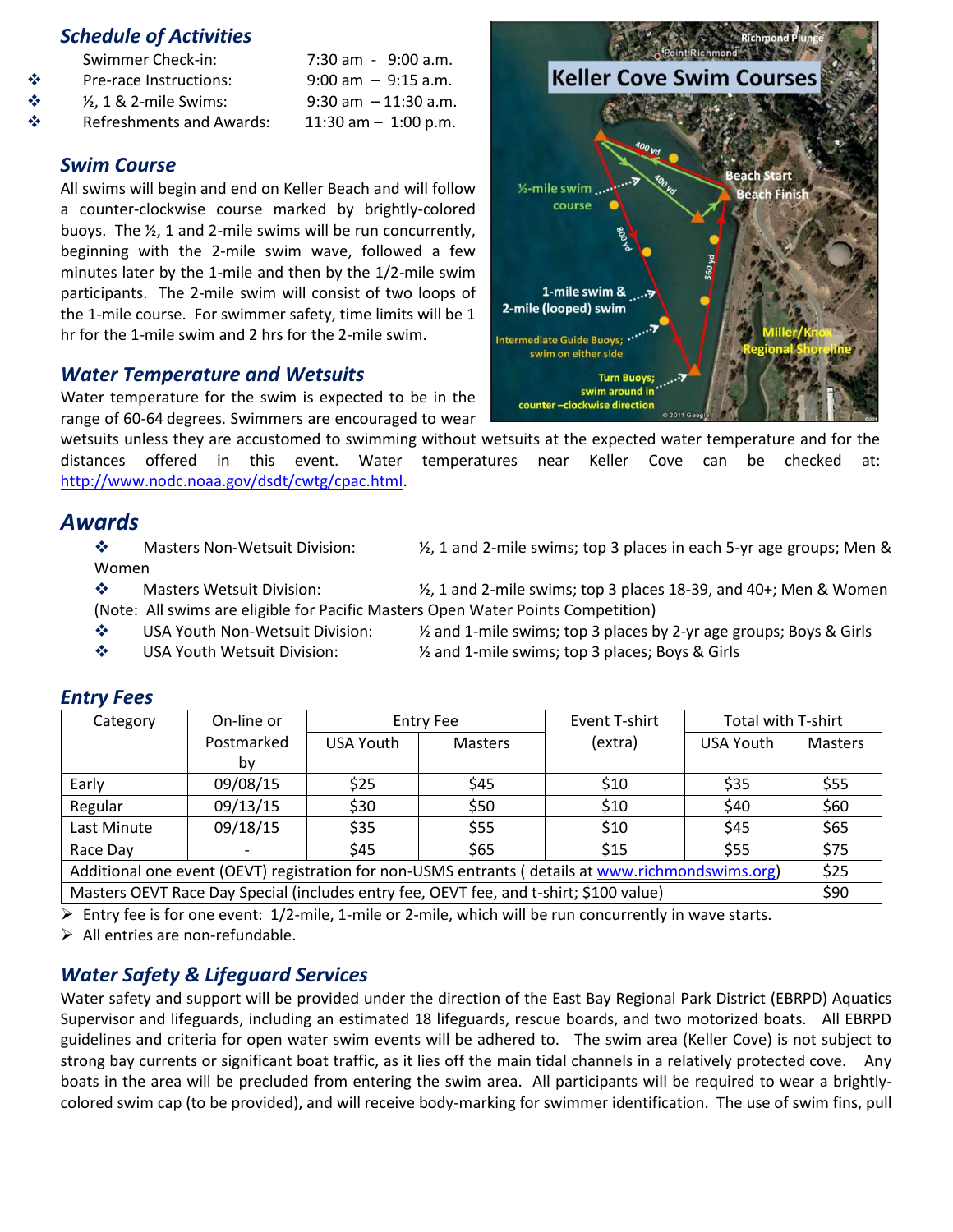buoys or other swimming devices will not be permitted. Personal escorts will only be permitted for handicap

swimmers, with approval from the EBRPD Aquatics Supervisor and RPM Race Safety Officer.

#### *Directions & Parking*

**Driving Directions***.* Keller Beach is located at the intersection of Western Dr. and Dornan Dr. in Point Richmond, adjacent to the south portal of the Dornan Dr. Tunnel. From Highway 580, take the Canal Blvd exit and turn south; turn right at W. Cutting Blvd; turn left at Dornan Dr./S. Garrard and proceed past "The Plunge" through the tunnel. Keller Beach is on the right upon exiting the south side of the tunnel.

*Parking.* Parking near Keller Beach is limited to

curbside parking along the west side of Dornan Dr, which stretches for a distance of approximately one mile to the south (toward San Francisco). Come early for close-in parking. Other parking options include: (a) street parking in Point Richmond (near the Plunge) and walk through the tunnel (1/4 mile); (b) Main Parking Lot for Miller/Knox Regional Shoreline (1/3 mile); (c) Dirt parking area across from Main Parking Lot (1/3 mile); and (d) Overflow and South Parking Lot (1/2 mile).

#### *Contact Information:*

For questions and more information regarding this swim event, Richmond Plunge Masters and Richmond Sailfish youth team, or general information on Masters or USA swimming contacts are provided below:

#### *Richmond Plunge Masters and Richmond Sailfish:*

Co-Race Directors: Norm Hantzsche [\(nhantzsche@questaec.com\)](mailto:nhantzsche@questaec.com) Ron Taylor [\(rntylr@gmail.com\)](mailto:rntylr@gmail.com) Head Coach: John Schonder [\(richmondswims@gmail.com\)](mailto:richmondswims@gmail.com) Race Safety Officer: Holly Palmer Website: [http://www.richmondswims.org](http://www.richmondswims.org/) Address: Richmond Swims, P.O. Box 70952, Richmond, CA 94807

USMS Registration: <http://www.usms.org/reg>USA Swimming: [http://www.usaswimming.org](http://www.usaswimming.org/) Pacific Masters Swimming: [http://www.pacificmasters.org](http://www.pacificmasters.org/) Pacific Swimming: [http://www.pacswim.org](http://www.pacswim.org/)

San<br>Francisco Bay



#### **USMS/Pacific Masters: USA Swimming/Pacific Swimming:**

*Richmond Plunge Masters (RPM)* and *Richmond Sailfish* USA youth swim teams were formed in 2010 and are based at the recently restored Richmond Municipal Natatorium ("The Plunge'), in the Point Richmond neighborhood. The two swim clubs operate under the non-profit organization *Richmond Swims*, whose mission is the revitalization of youth and adult swimming in the City of Richmond.